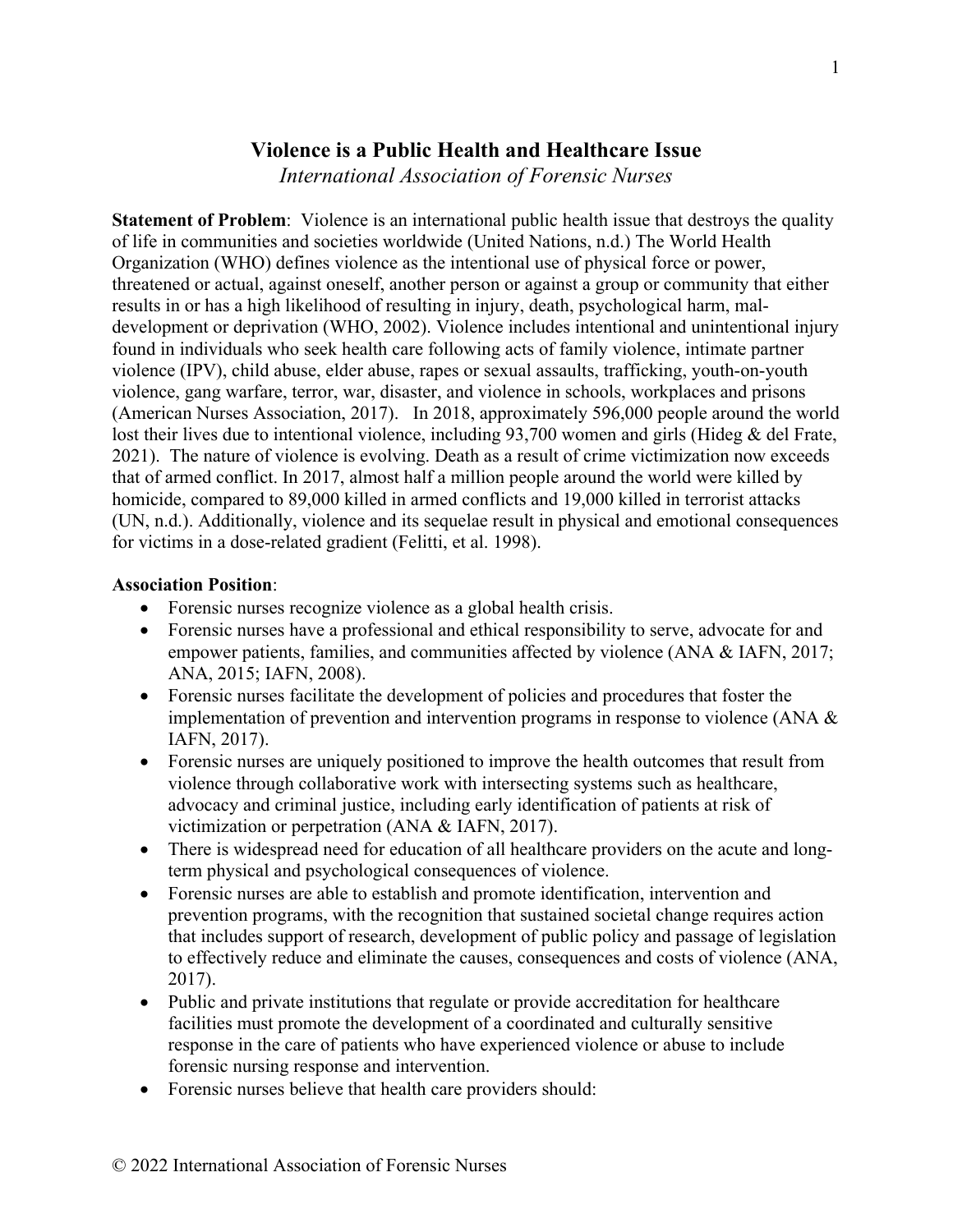- o understand the global impact and outcomes of violence,
- o recognize the dynamics of violence at the individual, family, community and systems levels,
- o recognize that compassionate and effective early intervention minimizes the short-term and alleviates the long-term effects of violence (Palmieri & Valentine, 2021).
- o develop community strategies for prevention, intervention, and referral to appropriate support systems, and
- o use culturally competent strategies for teaching effective coping mechanisms (ANA, 2017).

**Rationale:** The aftermath of violence creates complex health issues requiring the dedicated efforts of professional groups. Nursing professionals are ethically bound to promote the health, welfare, and safety of all people (ANA, 2017). Utilizing the evidence base of nursing, forensic science and public health, forensic nurses are uniquely qualified to assess, diagnose, intervene, treat, monitor, educate and evaluate the effects of prevention and intervention efforts on persons of all ages affected by violence, thus minimizing the short and long-term consequences. Healthy People 2030 focuses on reducing different types of violence, specifically: self-harm, child maltreatment, intimate partner violence, exposure to adverse childhood experiences, sexual violence, and homicide (U.S. Department of Health & Human Services, 2021).

A primary goal of forensic nursing is to raise awareness that violence is a public health issue that impacts healthcare systems and communities worldwide. To that end, forensic nurses promote interventions that prevent or confront the causes of violence and strengthen the health care response to those affected by violence (ANA, 2017).

In summary, forensic nurses incorporate primary, secondary and tertiary prevention strategies into the care they provide individuals, families or communities. Forensic nurses support the development of policy, procedure and curriculum that educates health care providers and community members. Forensic nurses also contribute to policy and systems change that targets inequity in health care delivery for those affected by violence. Finally, through their culturally competent, trauma-informed, holistic and equitable approach to health care delivery and their commitment to the public's health, forensic nurses actively contribute to and support the universal goal of a world without violence.

## **References**

American Nurses Association and International Association of Forensic Nurses. (2017). *Forensic nursing: Scope and standards.* (2<sup>nd</sup> ed.). Washington D.C.: American Nurses Association.

American Nurses Association. (2015). *Code of ethics for nurses with interpretative statements.*  (2nd ed.). Washington D.C.: American Nurses Association.